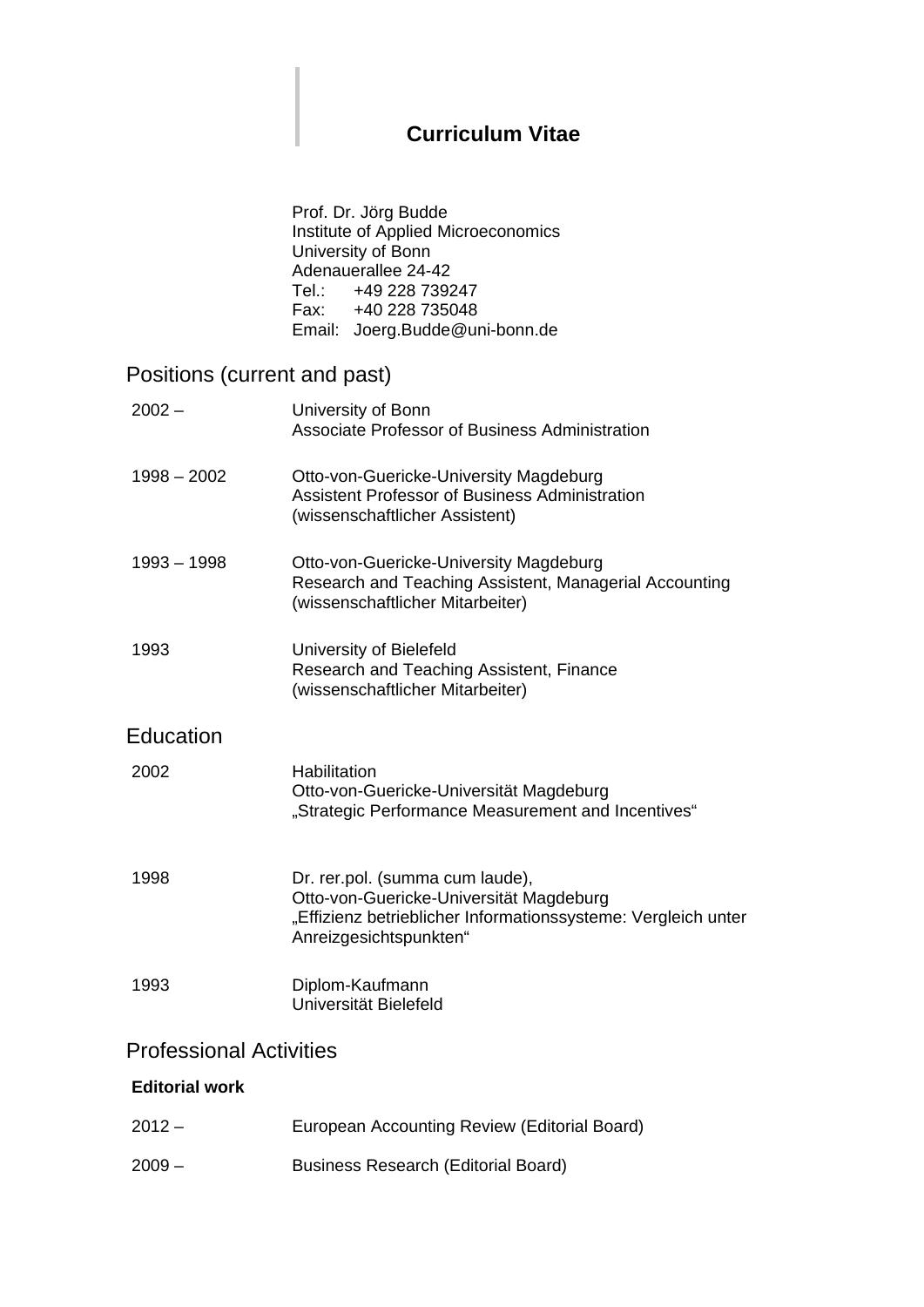## **Referee Work**

| Journals                        | The Accounting Review, Die Betriebswirtschaft, Business<br>Research, European Accounting Review, International Journal of<br>Game Theory, Management Accounting Research, Journal of<br>Economic Behaviour and Organization, Journal of Management<br>Accounting Research, Management Science, Review of<br>Managerial Science, Schmalenbach Business Review, Zeitschrift<br>für Betriebswirtschaft, Zeitschrift für betriebswirtschaftliche<br>Forschung |
|---------------------------------|-----------------------------------------------------------------------------------------------------------------------------------------------------------------------------------------------------------------------------------------------------------------------------------------------------------------------------------------------------------------------------------------------------------------------------------------------------------|
| Conferences                     | American Accounting Association (Management Accounting<br>Section), Verband der Hochschullehrer für Betriebswirtschaft,<br>Verein für Socialpolitik                                                                                                                                                                                                                                                                                                       |
| Foundations and<br>Associations | Deutscher Akademischer Austauschdienst, Studienstiftung des<br>deutschen Volkes                                                                                                                                                                                                                                                                                                                                                                           |
| <b>Other</b>                    | Examination board for the professional examination at the<br>Wirtschaftsprüferkammer NRW (chamber of public accountants)                                                                                                                                                                                                                                                                                                                                  |
| Awards                          |                                                                                                                                                                                                                                                                                                                                                                                                                                                           |
| 2007                            | Best Paper Award, Verband der Hochschullehrer für<br>Betriebswirtschaftslehre                                                                                                                                                                                                                                                                                                                                                                             |
| 2000                            | Best Paper Award (Accounting), Verband der Hochschullehrer für<br>Betriebswirtschaftslehre                                                                                                                                                                                                                                                                                                                                                                |
| <b>Publications</b>             |                                                                                                                                                                                                                                                                                                                                                                                                                                                           |
| <b>Books</b>                    | Effizienz betrieblicher Informationssysteme: Vergleich unter<br>Anreizgesichtspunkten. Beiträge zur betriebswirtschaftlichen<br>Forschung, Wiesbaden (2000).                                                                                                                                                                                                                                                                                              |
| in Journals                     | Limited liability and the risk-incentive relationship (2011), Journal<br>of Economics 102, 97-110 (joint with Matthias Kräkel).                                                                                                                                                                                                                                                                                                                           |
|                                 | Information in tournaments under limited liability (2009), Journal of<br>Mathematical Economics 45 (1-2), 59-72.                                                                                                                                                                                                                                                                                                                                          |
|                                 | Variance analysis and linear contracts in agencies with distorted<br>performance measures (2009), Management Accounting<br>Research 20, 166-176.                                                                                                                                                                                                                                                                                                          |
|                                 | Distorted Performance Measurement and Relational Contracts<br>(2008), Schmalenbach Business Review 60 (July), 251-279.                                                                                                                                                                                                                                                                                                                                    |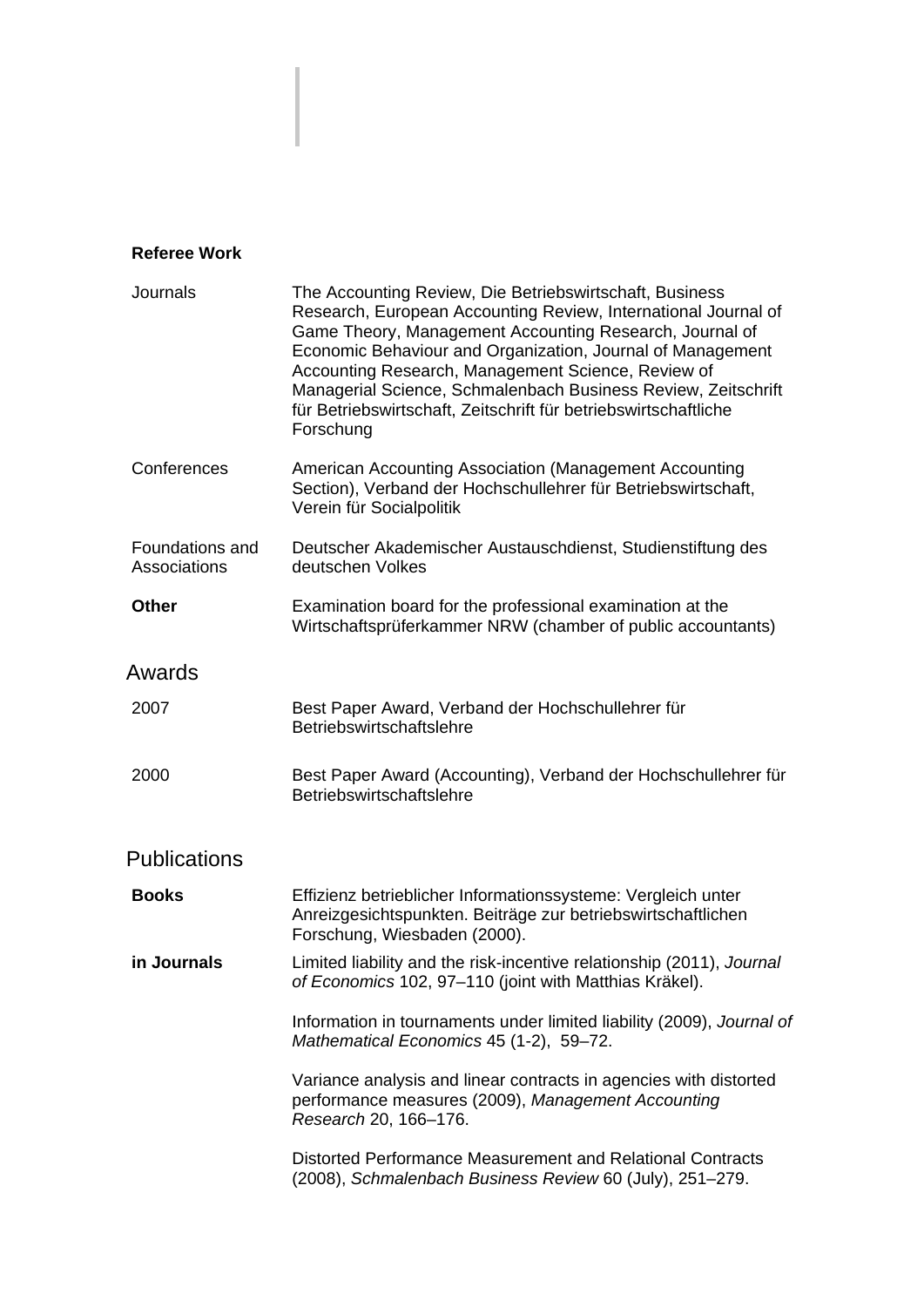|                       | Performance Measure Congruity and the Balanced Scorecard<br>(2007), Journal of Accounting Research 45 (3), 515-539.                                                                                                          |
|-----------------------|------------------------------------------------------------------------------------------------------------------------------------------------------------------------------------------------------------------------------|
|                       | Das lineare Agency-Modell bei asymmetrischer Information über<br>den Agentennutzen. Zeitschrift für Betriebswirtschaft (2002) 72<br>(1), 65-79 (joint with Robert Göx and J. Robert Schöndube).                              |
|                       | A class of extremum problems related to agency models with<br>imperfect monitoring, Mathematical Methods of Operations<br>Research, Vol. 50(3) (1999), 101-120 (joint with Norbert Gaffke).                                  |
|                       | The Impact of Capacity Costs on Bidding Strategies in<br>Procurement Auctions, Review of Accounting Studies, Vol. 4(1)<br>(1999), 5-13 (joint with Robert Göx).                                                              |
|                       | Variance Analysis as an Incentive Device when Payments are<br>based on Rank Order. Management Accounting Research, Vol.<br>$10(1)$ (1999), 5-19.                                                                             |
|                       | Absprachen beim Groves-Mechanismus - eine spieltheoretische<br>Untersuchung, Zeitschrift für betriebswirtschaftliche Forschung,<br>50. Jg. (1998), Nr. 1, 3-20 (joint with Robert Göx and Alfred<br>Luhmer).                 |
|                       | Rank-Order-Tournaments als Entlohnungsschemata, Zeitschrift<br>für betriebswirtschaftliche Forschung, 49. Jg. (1997), Nr. 11, 923-<br>950 (joint with Stefan Wielenberg).                                                    |
| <b>Book Chapters</b>  | Strategische Kontrolle, in: H.-U. Küpper und A. Wagenhofer,<br>Handwörterbuch Unternehmensrechnung und Controlling, 4.<br>Auflage (2002), Schäffer-Poeschel, Stuttgart, Sp. 1879-1887.                                       |
|                       | Zur Beurteilung von Leistungsmaßen als Grundlage von<br>Beförderungsentscheidungen, in: Backes-Gellner, U. et al:<br>Flexibilisierungstendenzen in der betrieblichen Personalpolitik,<br>München und Mering (2000), 281-305. |
|                       | Bestandsplanung und -controlling bei chemisch -<br>pharmazeutischer Produktion, in: Hansmann, K.W. et al:<br>Operations Research Proceedings 1992, Heidelberg (1993), 144-<br>151 (mit Karl Inderfurth).                     |
| <b>Working Papers</b> | Verifiable and Nonverifiable Information in Multi-Period Agency<br>Problems (2013)                                                                                                                                           |
|                       | Good news and bad news under subjective performance<br>evaluation with limited liability (2012)                                                                                                                              |
|                       | Bonus pools and tournaments under subjective and objective<br>performance information. (2011)                                                                                                                                |